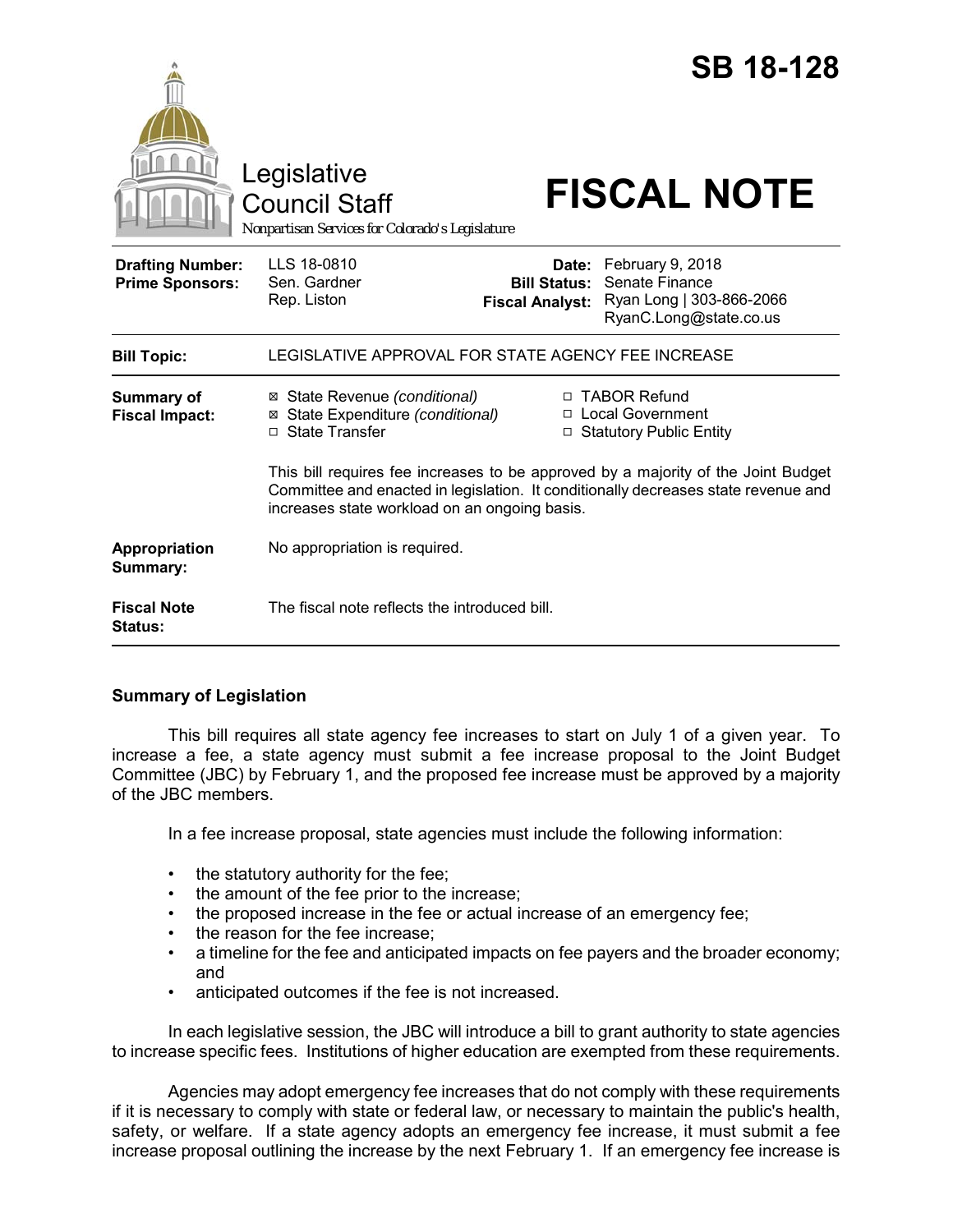February 9, 2018

not included in the next bill introduced by the JBC, the agency must reduce the fee back to its previous level and refund the increased amount to the fee payer. If a state agency adopts a fee increase between April 1, 2018, and September 1, 2018, the state agency must treat this fee increase as an emergency fee increase.

### **Background**

Under current law, certain fees in statute require JBC or General Assembly approval. For example, the Department of Health Care Policy and Financing currently submits an annual proposal to the Joint Budget Committee for cost sharing for the enrollment fee for the Child Health Plan Plus (CHP+).

#### **State Revenue**

Beginning in FY 2018-19, this bill is anticipated to decrease state revenue for all state agencies by an indeterminate amount. All revenue impacts are conditional on the approval of fee increases by the JBC and the General Assembly.

This bill requires state agencies to submit all fee increases for approval by the JBC and the General Assembly. Under current law, most agencies have the authority to increase fees without prior approval by the JBC and General Assembly. Fee increases are based on a number of factors, such as user volume, the price of goods and services on the market, and contractual obligations. To the extent that the JBC does not include future fee increases in enacting legislation, or they are not approved by the General Assembly, this bill may reduce state revenue relative to what it would have been under current law. This revenue impact cannot be determined until it is known which fee increases will be approved.

To the extent that agencies currently have fee increases in review, this bill may reduce state revenue by increasing the length of time needed for the fee review. It may also reduce state revenue if emergency fee increases for fees increased between April 1 and September 1, 2018, are not approved.

## **TABOR Refund**

To the extent that this bill decreases state revenue subject to TABOR in FY 2018-19 and future years, it may reduce refunds in future years when the state next collects a TABOR surplus. State revenue is not currently expected to exceed the TABOR limit in either year and no refund is required. Therefore, the bill is not expected to impact TABOR refunds in these years. Refunds in future years when the state next collects a TABOR surplus may be reduced.

#### **State Expenditures**

Beginning in FY 2018-19, this bill increases workload for all agencies that assess fees to prepare fee increase proposals for submission to the JBC. It is assumed that these workload increases can be accomplished within existing appropriations. This bill may also increase state agency workload and expenditures to issue refunds for emergency fee increases that are not approved. This increase would vary depending on the size of the refund and the number of people